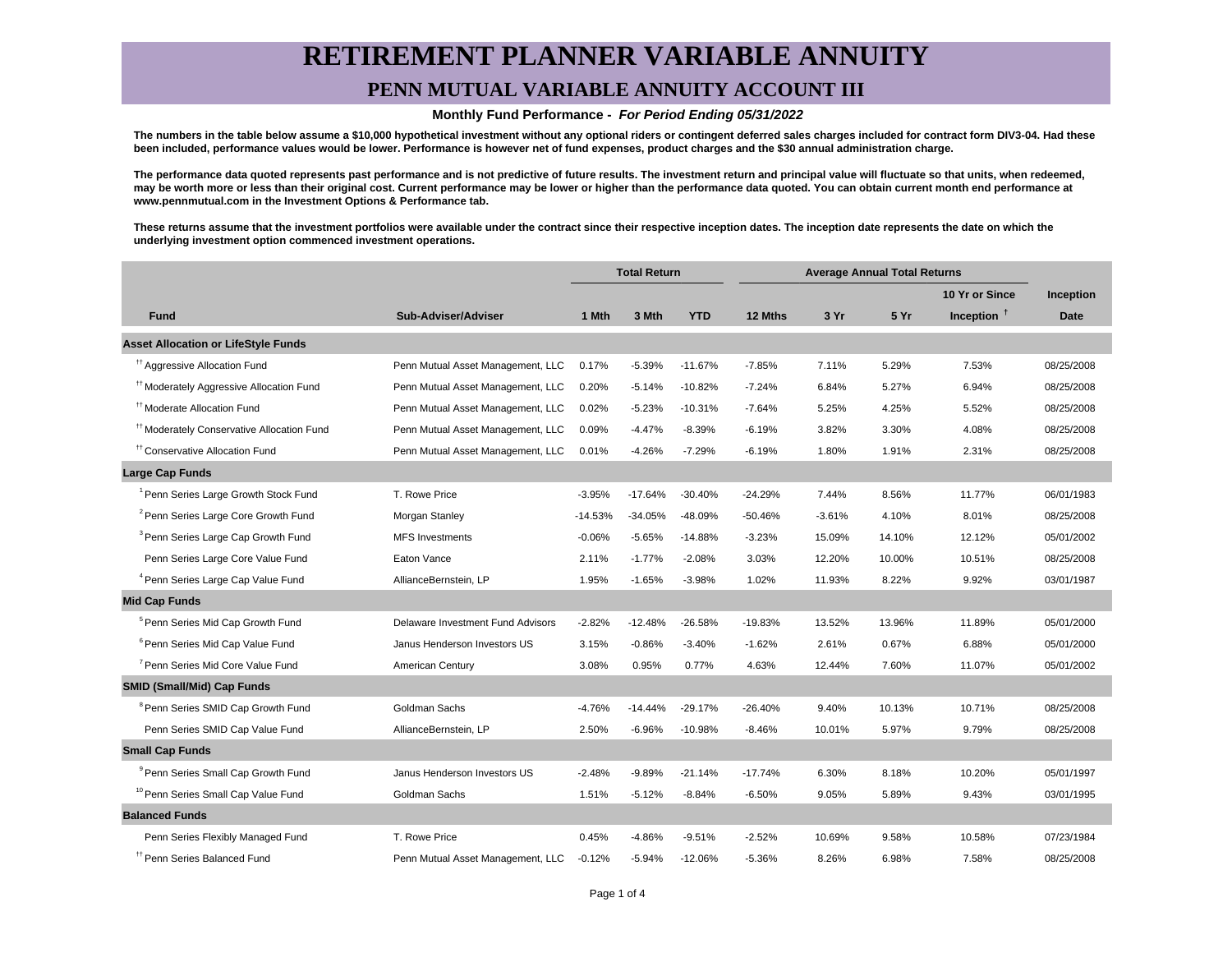## **RETIREMENT PLANNER VARIABLE ANNUITY PENN MUTUAL VARIABLE ANNUITY ACCOUNT III**

#### **Monthly Fund Performance - For Period Ending 05/31/2022**

|                                                        |                                   | <b>Total Return</b> |           | <b>Average Annual Total Returns</b> |           |          |          |                |            |
|--------------------------------------------------------|-----------------------------------|---------------------|-----------|-------------------------------------|-----------|----------|----------|----------------|------------|
|                                                        |                                   |                     |           |                                     |           |          |          | 10 Yr or Since | Inception  |
| <b>Fund</b>                                            | Sub-Adviser/Adviser               | 1 Mth               | 3 Mth     | <b>YTD</b>                          | 12 Mths   | 3 Yr     | 5 Yr     | Inception $T$  | Date       |
| <b>Index Funds</b>                                     |                                   |                     |           |                                     |           |          |          |                |            |
| <sup>11</sup> Penn Series Index 500 Fund               | <b>State Street</b>               | 0.02%               | $-5.60%$  | $-13.37%$                           | $-1.91%$  | 14.69%   | 11.65%   | 12.60%         | 05/01/2000 |
| Penn Series Small Cap Index Fund                       | <b>State Street</b>               | $-0.05%$            | $-9.14%$  | $-17.29%$                           | $-18.56%$ | 7.70%    | 5.73%    | 8.75%          | 08/25/2008 |
| Penn Series Developed International Index Fund         | <b>State Street</b>               | 1.71%               | $-5.56%$  | $-12.10%$                           | $-12.55%$ | 4.55%    | 2.30%    | 5.16%          | 08/25/2008 |
| <b>Specialty Fund</b>                                  |                                   |                     |           |                                     |           |          |          |                |            |
| <sup>12</sup> Penn Series Real Estate Securities Fund  | Cohen & Steers                    | $-5.09%$            | $-2.54%$  | $-14.25%$                           | 2.41%     | 8.46%    | 8.31%    | 8.63%          | 05/01/2002 |
| <b>International Funds</b>                             |                                   |                     |           |                                     |           |          |          |                |            |
| Penn Series International Equity Fund                  | Vontobel Asset Management         | $-1.63%$            | $-8.12%$  | $-18.95%$                           | $-14.82%$ | 5.00%    | 3.59%    | 5.66%          | 11/01/1992 |
| <sup>13</sup> Penn Series Emerging Markets Equity Fund | Vontobel Asset Management         | $-0.37%$            | $-10.31%$ | $-15.43%$                           | $-24.75%$ | $-0.89%$ | $-1.55%$ | 0.84%          | 08/25/2009 |
| <b>Fixed-Income Funds</b>                              |                                   |                     |           |                                     |           |          |          |                |            |
| <sup>11</sup> Penn Series Limited Maturity Bond Fund   | Penn Mutual Asset Management, LLC | $-0.27%$            | $-2.46%$  | $-3.72%$                            | $-4.57%$  | $-0.32%$ | 0.22%    | $-0.04%$       | 05/01/2000 |
| <sup>11</sup> Penn Series Quality Bond Fund            | Penn Mutual Asset Management, LLC | $-0.24%$            | $-6.35%$  | $-9.93%$                            | $-10.02%$ | $-0.91%$ | 0.27%    | 0.58%          | 03/01/1987 |
| <sup>14</sup> Penn Series High Yield Bond Fund         | Penn Mutual Asset Management, LLC | 0.45%               | $-2.59%$  | $-5.14%$                            | $-3.60%$  | 3.60%    | 3.32%    | 4.49%          | 07/23/1984 |
| <sup>11</sup> Penn Series Money Market Fund            | Penn Mutual Asset Management, LLC | $-0.12%$            | $-0.34%$  | $-0.52%$                            | $-1.24%$  | $-0.89%$ | $-0.77%$ | $-1.01%$       | 07/15/1983 |

The Penn Series Money Market Fund 7-day yield was 0.01% . The yield, which is gross of product fees and the \$ 30 annual administration charge, more closely reflects the current earnings of the Money Market Fund than the 1-year return.

**Investors should carefully consider the objectives, risks, charges, and expenses of the relevant variable annuity product and underlying investment options prior to investing.** Please read the prospectus carefully as it contains this and other pertinent information specific to the product being presented. A prospectus may be obtained from your Penn Mutual **financial professional or from our website at www.pennmutual.com in the Planning & Products tab.**

Penn Mutual variable products are offered through Hornor, Townsend & Kent, Inc. (HTK), Registered Investment Advisor, Member FINRA/SIPC, 600 Dresher Road, Horsham, PA 19044, 215-957-7300. HTK is a wholly owned subsidiary of The Penn Mutual Life Insurance Company.

1202417TM\_Jun17

Report is not valid unless all pages are included



Page 2 of 4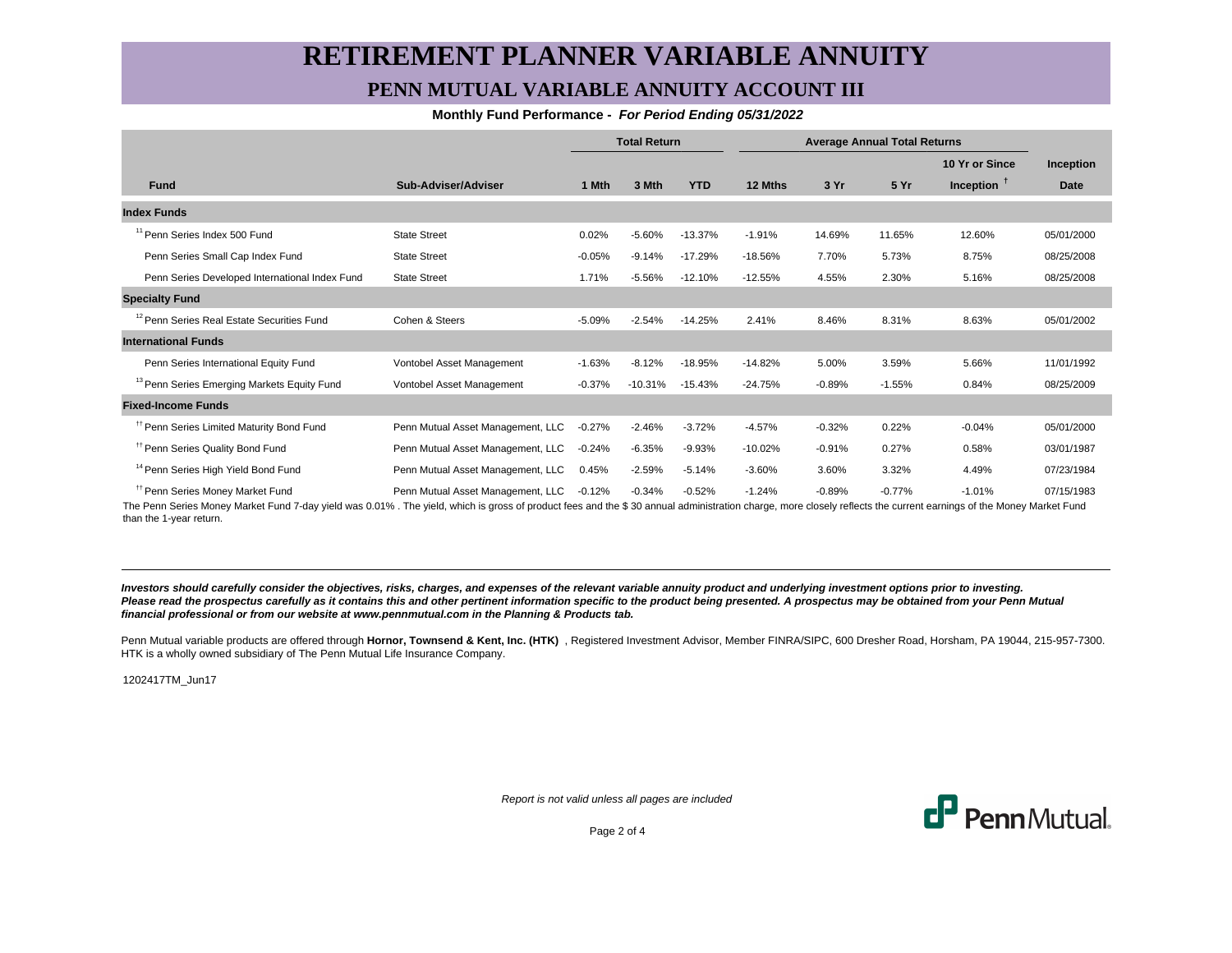# **RETIREMENT PLANNER VARIABLE ANNUITY**

## **PENN MUTUAL VARIABLE ANNUITY ACCOUNT III**

 **Monthly Fund Performance - For Period Ending 05/31/2022**

#### **Assuming Contract Surrendered**

**Below are the average annual total returns on a hypothetical investment of \$1,000 assuming the investor makes no additional deposits during the first contract year and surrenders the policy. With the exception of any available optional riders, the figures are net of all possible charges and fees, including the maximum contingent deferred sales charge of 7% (Contract** Year = %: 1=7%, 2=6%, 3=5%, 4=4%, 5=3.5%, 6=3%, 7=2.5%, 8=2%,9=1.5%, 10=1%), asset charges, product fees, and the \$30 annual administration charge. Had any available optional riders **been included, performance values would be lower.**

|                                                       |                                   | <b>Average Annual Total Returns</b> |          |        |                |                       |
|-------------------------------------------------------|-----------------------------------|-------------------------------------|----------|--------|----------------|-----------------------|
|                                                       |                                   |                                     |          |        | 10 Yr or Since |                       |
| <b>Fund</b>                                           | Sub-Adviser/Adviser               | 1Yr                                 | 3 Yr     | 5 Yr   | Inception $†$  | <b>Inception Date</b> |
| <b>Asset Allocation or LifeStyle Funds</b>            |                                   |                                     |          |        |                |                       |
| <sup>17</sup> Aggressive Allocation Fund              | Penn Mutual Asset Management, LLC | $-12.87%$                           | 5.70%    | 4.62%  | 7.47%          | 08/25/2008            |
| <sup>11</sup> Moderately Aggressive Allocation Fund   | Penn Mutual Asset Management, LLC | $-12.29%$                           | 5.43%    | 4.60%  | 6.87%          | 08/25/2008            |
| <sup>11</sup> Moderate Allocation Fund                | Penn Mutual Asset Management, LLC | $-12.67%$                           | 3.87%    | 3.58%  | 5.46%          | 08/25/2008            |
| <sup>††</sup> Moderately Conservative Allocation Fund | Penn Mutual Asset Management, LLC | $-11.31%$                           | 2.46%    | 2.65%  | 4.02%          | 08/25/2008            |
| <sup>††</sup> Conservative Allocation Fund            | Penn Mutual Asset Management, LLC | $-11.31%$                           | 0.48%    | 1.28%  | 2.25%          | 08/25/2008            |
| <b>Large Cap Funds</b>                                |                                   |                                     |          |        |                |                       |
| <sup>1</sup> Penn Series Large Growth Stock Fund      | T. Rowe Price                     | $-28.30%$                           | 6.02%    | 7.86%  | 11.71%         | 06/01/1983            |
| <sup>2</sup> Penn Series Large Core Growth Fund       | Morgan Stanley                    | $-52.88%$                           | $-4.84%$ | 3.44%  | 7.95%          | 08/25/2008            |
| <sup>3</sup> Penn Series Large Cap Growth Fund        | <b>MFS Investments</b>            | $-8.53%$                            | 13.55%   | 13.36% | 12.05%         | 05/01/2002            |
| Penn Series Large Core Value Fund                     | Eaton Vance                       | $-2.66%$                            | 10.71%   | 9.29%  | 10.45%         | 08/25/2008            |
| <sup>4</sup> Penn Series Large Cap Value Fund         | AllianceBernstein, LP             | $-4.54%$                            | 10.44%   | 7.53%  | 9.85%          | 03/01/1987            |
| <b>Mid Cap Funds</b>                                  |                                   |                                     |          |        |                |                       |
| <sup>5</sup> Penn Series Mid Cap Growth Fund          | Delaware Investment Fund Advisors | $-24.12%$                           | 12.01%   | 13.22% | 11.83%         | 05/01/2000            |
| <sup>6</sup> Penn Series Mid Cap Value Fund           | Janus Henderson Investors US      | $-7.02%$                            | 1.27%    | 0.04%  | 6.82%          | 05/01/2000            |
| <sup>7</sup> Penn Series Mid Core Value Fund          | American Century                  | $-1.15%$                            | 10.95%   | 6.91%  | 11.01%         | 05/01/2002            |
| <b>SMID (Small/Mid) Cap Funds</b>                     |                                   |                                     |          |        |                |                       |
| <sup>8</sup> Penn Series SMID Cap Growth Fund         | Goldman Sachs                     | $-30.29%$                           | 7.95%    | 9.42%  | 10.65%         | 08/25/2008            |
| Penn Series SMID Cap Value Fund                       | AllianceBernstein, LP             | $-13.45%$                           | 8.55%    | 5.29%  | 9.72%          | 08/25/2008            |
| <b>Small Cap Funds</b>                                |                                   |                                     |          |        |                |                       |
| <sup>9</sup> Penn Series Small Cap Growth Fund        | Janus Henderson Investors US      | $-22.15%$                           | 4.90%    | 7.49%  | 10.14%         | 05/01/1997            |
| <sup>10</sup> Penn Series Small Cap Value Fund        | Goldman Sachs                     | $-11.60%$                           | 7.61%    | 5.21%  | 9.36%          | 03/01/1995            |
| <b>Balanced Funds</b>                                 |                                   |                                     |          |        |                |                       |
| Penn Series Flexibly Managed Fund                     | T. Rowe Price                     | $-7.87%$                            | 9.22%    | 8.87%  | 10.52%         | 07/23/1984            |
| <sup>††</sup> Penn Series Balanced Fund               | Penn Mutual Asset Management, LLC | $-10.53%$                           | 6.83%    | 6.30%  | 7.51%          | 08/25/2008            |